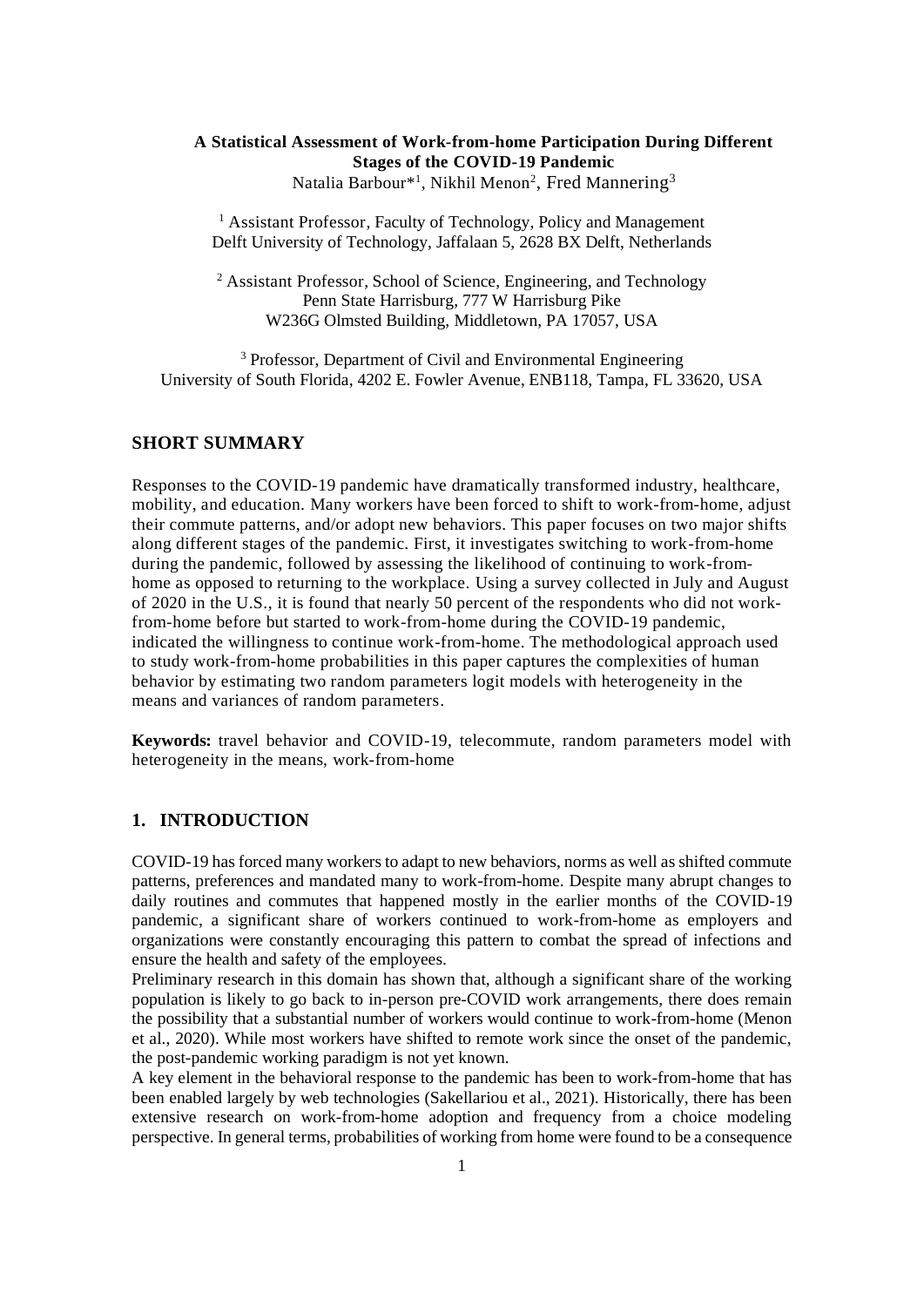of multiple factors, including demographic, occupational, and attitudinal (Yen and Mahmassani, 1984), and investigations have been conducted through stated preference (Sullivan et al., 1993; Mokhtarian and Salomon, 1994; Mannering and Mokhtarian, 1995) and revealed preference surveys (Popuri and Bhat, 2003). While the traditional work-from-home/telecommuting literature has provided valuable insights into underlying behaviors, it is worth noting that the current wave of telecommuting, with the onset of COVID-19, has been motivated by necessity as opposed to the evolution of travel/activity behavior.

Early studies from the United States indicated a high percentage of teleworkers and virtual services in response to the COVID-19 pandemic (Menon et al., 2020). When asked about their behavior when COVID-19 would no longer be a threat, approximately 90 percent of respondents from a panel study on the mobility of Dutch workers anticipated an increase in out-of-home activities, whereas 27 percent of workers planned to continue working from home (de Haas et al., 2020). The overall impact of telework on reducing travel demand, decreasing congestion, and increasing the use of active transportation modes has been documented by several early-stage studies (Elldér, 2020).

In the current study, the starting point is the pre-pandemic stage and particularly the workers who did not work-from-home. Next, the switch to work-from-home is investigated (Table 2). Once the workers have switched to work-from-home either willingly or by necessity, a conditional model on the willingness to continue to work-from-home after the pandemic is estimated (Table 2). The main objective is to study factors determining the individuals' willingness to continue to workfrom-home and/or return to the workplace after they experience work-from-home during the pandemic (please see Figure 1 for conceptual diagram of the study). The framework of accounting for initial states and developing subsequent models that were consequences of prior states was also employed by Sheela and Mannering (2020).



### **Figure 1. Conceptual framework of the paper.**

## **2. METHODOLOGY**

Two binary logit models with heterogeneity in means and variances were estimated. The first model investigated the likelihoods of switching to work-from-home during COVID-19 pandemic for people who did not previously work-from-home, and the second model estimated the probabilities of the willingness to continue work-from-home after COVID-19 for people who switched to work-from-home during COVID-19 pandemic.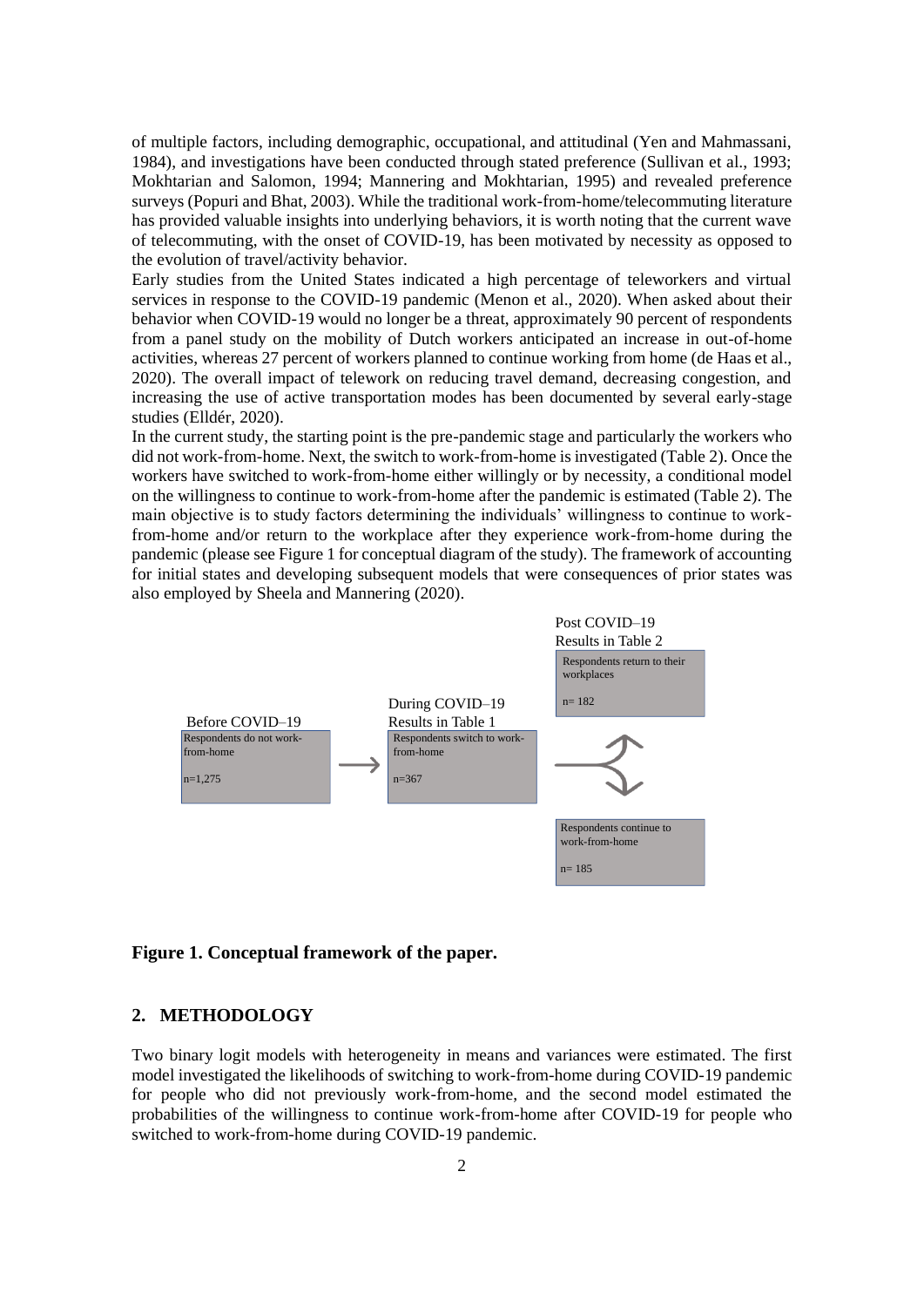To arrive at an estimable statistical model for the research questions, a function that determines the probability of either switching to work-from-home for respondents who did not previously work-from-home or the willingness to continue to work-from-home for respondents who started working from home during COVID-19 pandemic is defined as,

$$
\mathbf{F}_n = \mathbf{\beta} \mathbf{X}_n + \varepsilon_n \tag{1}
$$

where  $X_n$  is a vector of explanatory variables that affect the probability of observation *n* being a respondent who switched to work-from-home or is planning to work-from-home after the pandemic,  $\beta$  is a vector of estimable parameters, and  $\varepsilon_n$  is a disturbance term. If the disturbance term is assumed to be generalized extreme-valued distributed, a binary logit model results as (McFadden, 1981),

$$
P_n(w) = [1 + EXP(- \beta X_n)]^{-1}
$$
 (2)

where  $P_n(w)$  is the probability of the respondent *n* switching to work-from-home during COVID-19 pandemic when they did who did not previously work-from-home or probability of the willingness to work-from-home after COVID-19 pandemic if they worked from home during the pandemic.

To account for the possibility that one or more parameter estimates in the vector  $\beta$  may vary across respondents due to unobserved heterogeneity, a distribution of these parameters can be assumed, and Equation (2) can be rewritten as (see Washington et al., 2020)

$$
P_n(w) = [1 + EXP(- \beta X_n)]^{-1} f(\beta | \varphi) d\beta
$$
 (3)

where  $f(\beta|\varphi)$  is the density function of  $\beta$ ,  $\varphi$  is a vector of parameters describing the density function (mean and variance), and all other terms are as previously defined. With this definition random parameters logit model is defined (see Mannering et al., 2016, for a description of alternate methods of accounting for unobserved heterogeneity).

To account for the possibility of the mean and variance of individual parameters to be a function of explanatory variables where  $β<sub>n</sub>$  is defined as Equation 4, (Seraneeprakarn et al., 2017)

$$
\beta_n = \beta + \theta_n \mathbf{Z}_n + \sigma_n EXP(\omega_n \mathbf{W}_n) \varphi_n \tag{4}
$$

where  $\beta$  is the mean parameter estimate,  $\mathbf{Z}_n$  is a vector of explanatory variables that influence the mean of  $\beta_n$ ,  $\theta_n$  is a vector of estimable parameters,  $W_n$  is a vector of explanatory variables that captures heterogeneity in the standard deviation  $\sigma_n$ ,  $\omega_n$  is the corresponding parameter vector, and  $\varphi_n$  is a randomly distributed term that captures unobserved heterogeneity across respondents. Both models were undertaken by simulated maximum likelihood approaches using 1,000 Halton draws as they can deliver more efficient distribution of simulation draws than purely random draws (Bhat, 2003). Just like in other studies in travel behavior to achieve the most superior estimation, the normal distribution was assumed for random parameters (Barbour et al., 2020).

## **3. RESULTS AND DISCUSSION**

Table 1 presents the results of binary random parameters logit model with heterogeneity in the means of random parameters on switching to work-from-home during COVID-19 pandemic for people who did not previously work-from-home, and Table 2 presents the results of a binary random parameters logit model with heterogeneity in the means of random parameters for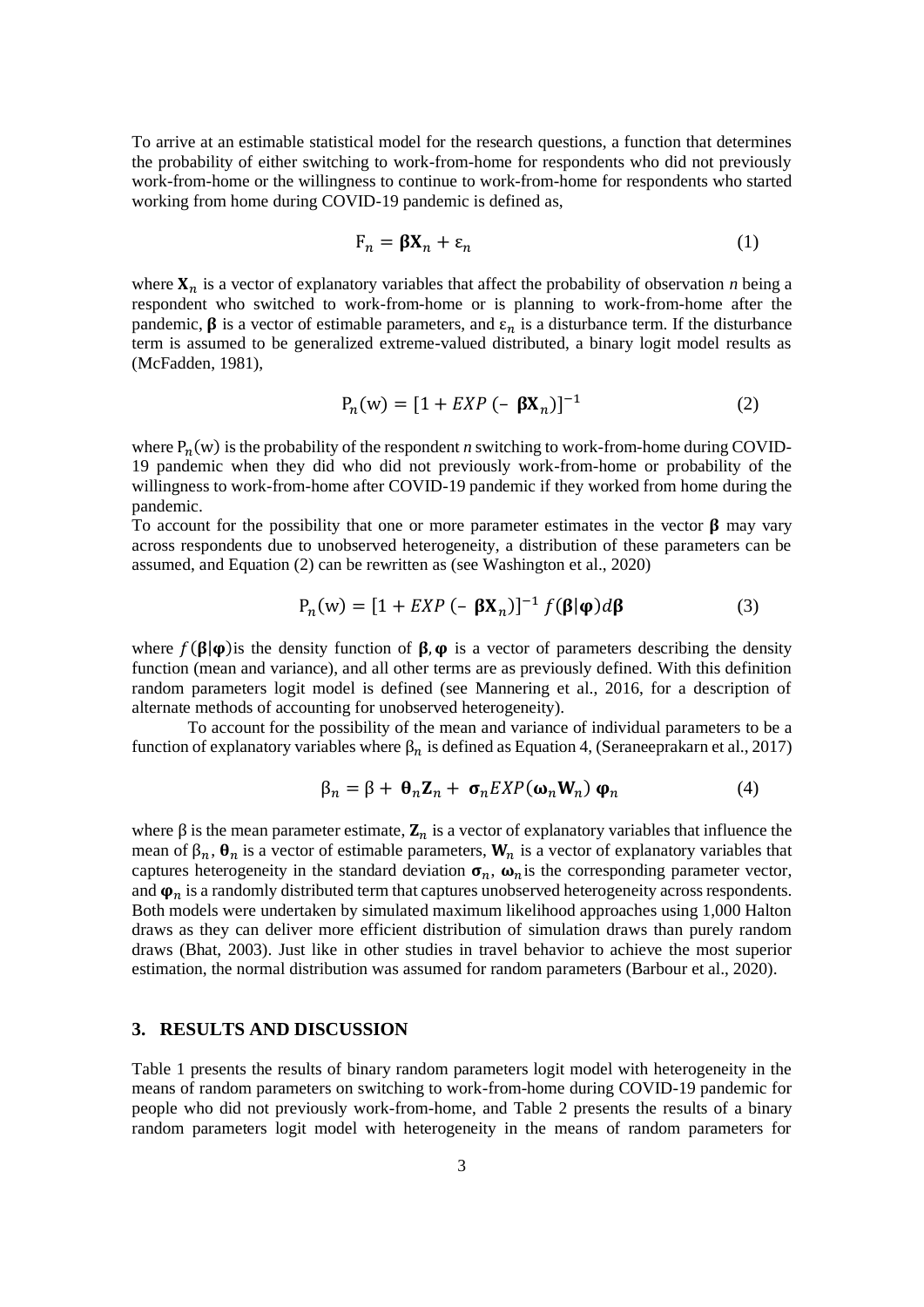continuing to work-from-home after the COVID-19 pandemic for people who started working from home during COVID-19 pandemic.

A total of 1,275 observations were used in estimating the first model (Table 1) and 367 observations (the 28.8 percent of the 1,275 people who were observed to switch to work-fromhome during the pandemic) were used in estimating the second model (Table 2). Only variables that significantly improved the likelihood function at convergence (with over 90% confidence using a likelihood ratio test) were included in the model.

Starting with socio-demographic characteristics, it was found that age played a significant role in making shifts to work-from-home during the pandemic. Respondents who were above 50 years old and did not previously work-from-home were found to have a 0.004 lower probability of starting to work-from-home during the pandemic compared to their younger counterparts (Table 2). Once working from home during the pandemic, age had a more complex effect on the likelihood of continuing to work-from-home after the pandemic. For this, Table 2 shows that younger respondents (below 30 years old) were more likely to continue to work at home however this effect varied across the population of younger respondents (as indicated by the statistically significant random parameter).

For the probability of working from home during the pandemic, respondents who indicated having a graduate-level education had a higher likelihood of shifting to work-from-home during the pandemic (an average marginal effect of 0.027), but there was significant heterogeneity in this group as indicated by the statistically significant random parameter (Table 1). The variation across respondents for this education variable is also influenced by location with respondents living in large cities having a lower mean making them less likely to shift to work-to-home during the pandemic (Table 1).

Regarding continuing to work-from-home post-pandemic (Table 2), respondents who had a graduate education and switched to work-from-home during the pandemic had 0.047 lower probability to continue to work-from-home (Table 2).

As anticipated, household composition, and particularly the presence of children, played a role in COVID-19 related work-from-home probabilities. The estimation results in Table 1 show that the presence of children increased the likelihood of working from home during the pandemic (with an average net marginal effect of 0.020), but that there was significant heterogeneity in this effect across the population as indicated by the statistically significant random parameter. The mean of the random parameter was found to be influenced by college education (with college education increasing the mean) and by the male indicator (with men having a lower mean and thus decreasing the likelihood of working from home during the pandemic relative to females when children are present). The parameter indicating children present in the household was also significant in the probability of continuing to work-from-home after the pandemic (Table 2).

Respondents with low annual household income (below \$25,000) who did not work-from-home before were found to have a significantly lower probability to begin work-from-home after the pandemic started (Table 1) as well as a higher probability to continue work-from-home.

As indicated by the marginal effects, respondents who indicated living in rural areas and large cities had varied response to the work-from-home paradigm.

Workers in the information technology sector, administrative/administrative, and business/financial who did not work-from-home before the pandemic were also found to behave differently depending on their employment sector.

# **Table 1. Binary random parameters logit model with heterogeneity in the mean of random parameters on switching to work-from-home during COVID-19 pandemic for people who did not previously work-from-home.**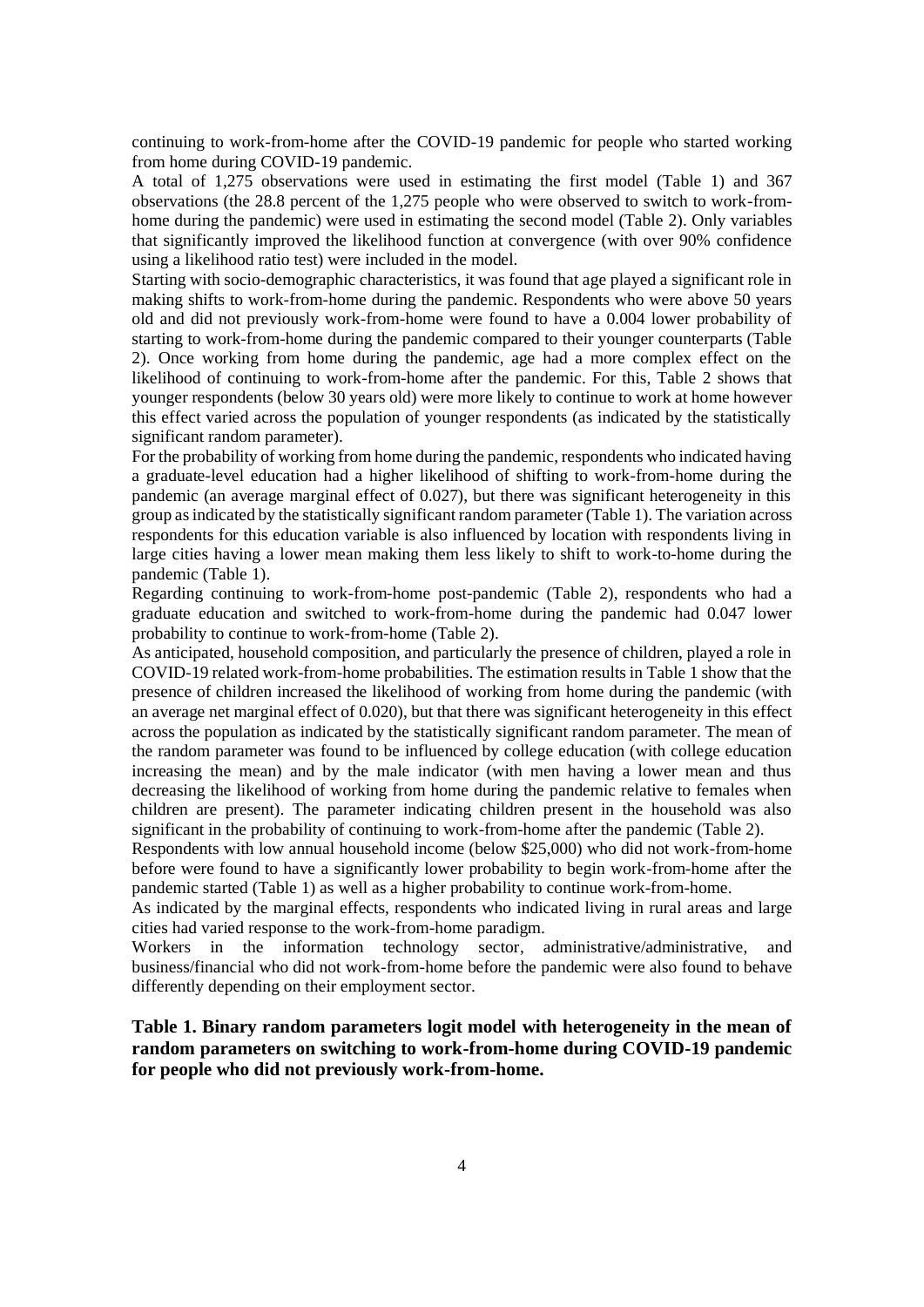| Variable description                                                                                                                                  | Parameter<br>estimate* | t-Statistic       | <b>Marginal effects</b> |
|-------------------------------------------------------------------------------------------------------------------------------------------------------|------------------------|-------------------|-------------------------|
| Constant                                                                                                                                              | 1.84                   | 11.38             |                         |
| characteristics<br>residential<br>Socio-demographic<br>and<br><i>location</i>                                                                         |                        |                   |                         |
| Older respondents (1if respondent is above 50 years old,<br>0 otherwise)                                                                              | $-1.58$                | $-2.15$           | $-0.004$                |
| Graduate education level (1 if respondent completed<br>graduate education, 0 otherwise) (Standard deviation of<br>parameter distribution)             | 1.32<br>(2.10)         | 2.48<br>(1.42)    | 0.027                   |
| Children present in household (1 if children are present<br>in respondent's household, 0 otherwise) (Standard<br>deviation of parameter distribution) | $-3.68$<br>(4.32)      | $-1.71$<br>(2.41) | 0.020                   |
| Low household income indicator (1 if annual household<br>income is below \$25k, 0 otherwise)                                                          | $-1.42$                | $-3.14$           | $-0.007$                |
| Rural area indicator (1 if respondent lives in rural area,<br>0 otherwise)                                                                            | $-1.21$                | $-2.38$           | $-0.006$                |
| <b>Job types and sectors</b>                                                                                                                          |                        |                   |                         |
| Marketing (1 if respondent works in marketing/sales,<br>0 otherwise)                                                                                  | $-2.25$                | $-1.86$           | $-0.002$                |
| Information technologies (1 if respondent works in<br>information technologies/technical service sector, 0<br>otherwise)                              | 0.99                   | 3.20              | 0.017                   |
| Administrative/administrative support (1 if respondent<br>administrative/administrative support, 0<br>works in<br>otherwise)                          | 1.13                   | 3.29              | 0.012                   |
| Heterogeneity in the mean of the random parameters                                                                                                    |                        |                   |                         |
| Graduate education level: large city (1 if respondent<br>lives in large city, 0 otherwise)                                                            | $-1.37$                | $-1.99$           |                         |
| Children present in household: college education (1 if<br>respondent has a college education, 0 otherwise)                                            | 3.06                   | 1.98              |                         |
| Children present in household: male gender (1 if<br>respondent is male, 0 otherwise)                                                                  | $-1.33$                | $-1.73$           |                         |
| Number of observations                                                                                                                                | 1275                   |                   |                         |
| Log likelihood at zero, LL(0)                                                                                                                         | $-883.76$              |                   |                         |
| Log likelihood at convergence, $LL(\beta)$                                                                                                            | $-520.13$              |                   |                         |
| $\rho^2 = 1 - LL(\beta)/LL(0)$                                                                                                                        | 0.411                  |                   |                         |

\*Parameters defined for work-from-home

**Table 2. Binary random parameters logit model with heterogeneity in the mean of random parameters on continuing to work-from-home after COVID-19 pandemic for people who worked from home during COVID-19 pandemic.**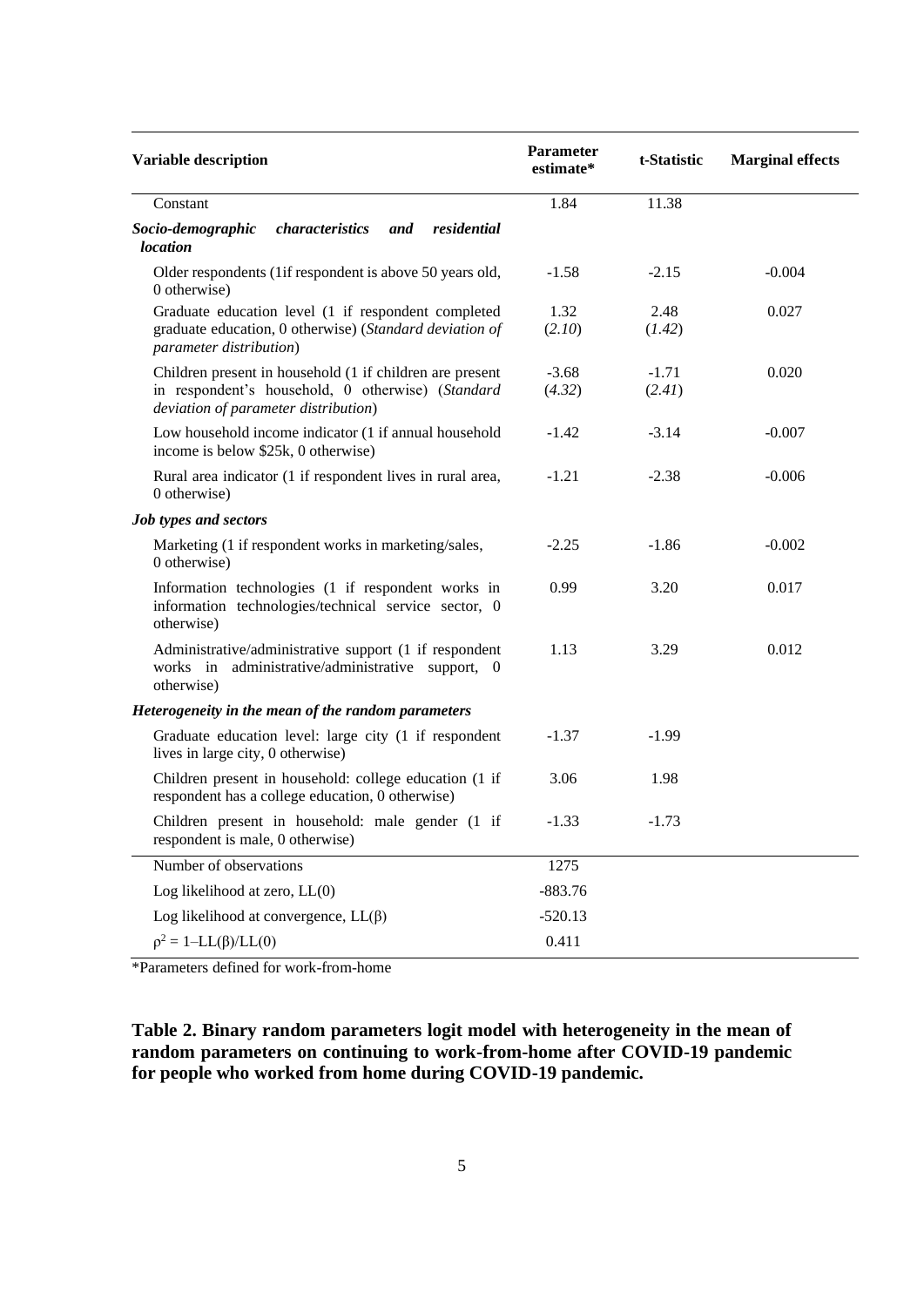| Variable description                                                                                                       | Parameter<br>estimate | t-Statistic       | <b>Marginal effects</b> |
|----------------------------------------------------------------------------------------------------------------------------|-----------------------|-------------------|-------------------------|
| Constant                                                                                                                   | $-0.75$               | $-2.49$           |                         |
| characteristics<br>Socio-demographic<br>and<br>residential<br><i>location</i>                                              |                       |                   |                         |
| Young respondents (1if respondent is below 30 years<br>old, 0 otherwise) (Standard deviation of parameter<br>distribution) | $-2.04$<br>(1.83)     | $-2.75$<br>(1.44) | 0.034                   |
| Graduate education level (1 if respondent completed<br>graduate education, 0 otherwise)                                    | $-0.77$               | $-2.35$           | $-0.047$                |
| Children present in household (1 if children are present<br>in respondent's household, 0 otherwise)                        | $-0.96$               | $-2.65$           | $-0.070$                |
| Low household income indicator (1 if annual household<br>income is below \$25k, 0 otherwise)                               | 2.36                  | 2.68              | 0.017                   |
| Small town indicator (1 if respondent is lives in small<br>town, 0 otherwise)                                              | $-0.79$               | $-1.84$           | $-0.019$                |
| Large city indicator $(1 \text{ if }$ respondent lives in large city, $0$<br>otherwise)                                    | 0.71                  | 2.09              | 0.041                   |
| <b>Job types and sectors</b>                                                                                               |                       |                   |                         |
| Information technologies (1 if respondent works in<br>information technologies/technical service sector, 0<br>otherwise)   | $-0.64$               | $-1.85$           | $-0.028$                |
| Administrative/administrative support (1 if respondent<br>works in administrative/administrative support, 0<br>otherwise)  | $-0.70$               | $-1.53$           | $-0.014$                |
| Business (1 if respondent works in business/financial<br>sector, 0 otherwise)                                              | $-0.78$               | $-1.52$           | $-0.012$                |
| Heterogeneity in the mean of the random parameters                                                                         |                       |                   |                         |
| Young respondents: non-U.S. born respondent indicator<br>(1 if respondent was not born in the U.S., 0 otherwise)           | 3.12                  | 1.97              |                         |
| Young respondents: children present in household (1 if<br>children are present in respondent's household, 0<br>otherwise)  | 1.57                  | 2.40              |                         |
| Number of observations                                                                                                     | 367                   |                   |                         |
| Log likelihood at zero, LL(0)                                                                                              | $-254.39$             |                   |                         |
| Log likelihood at convergence, $LL(\beta)$                                                                                 | $-216.02$             |                   |                         |
| $\rho^2 = 1 - LL(\beta)/LL(0)$                                                                                             | 0.151                 |                   |                         |

\*Parameters defined for going to continue work-from-home

# **4. CONCLUSIONS**

Two classes of variables were found significant: socio-demographic/residential location variables and job-sector variables. Each class delivered insights and allowed a better understanding of how different factors impacted work-related behaviors and teleworking. Although older respondents (above 50 years old) had a lower probability of starting to work-from-home during the pandemic,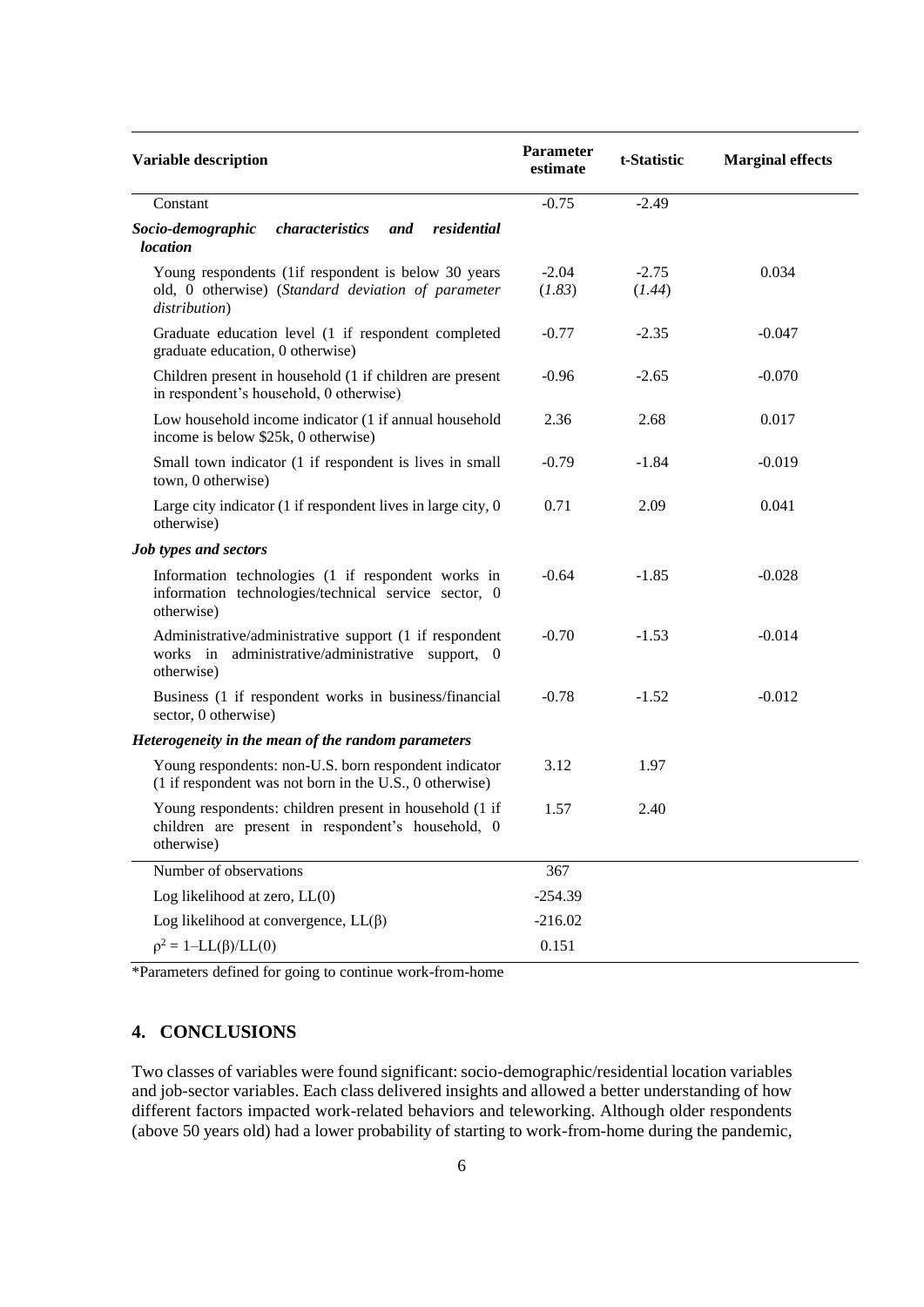younger respondents (below 30 years old) exhibited a heterogeneous behavior when stating their willingness to continue work-from-home. This willingness was found to be impacted by their nationality (U.S. born individuals) and their household composition (children present). Respondents with a graduate education who did not work-from-home before the pandemic were found to have a heterogenous behavior that was impacted by living in a large city. Interestingly, while low-income respondents (under \$25,000 annually per household) were likely to have a lower probability of starting to work-from-home, they were found to have a higher probability to continue to work-from-home after the pandemic (a finding revealed by the conditional nature of the results in Table 2 and the heterogeneity accounted for in the methodology). This finding could reflect an opportunity for lower-wage sectors to consider remote work for their employees. Lastly, a variable capturing children present in the household was found to be statistically significant in two models (Tables 1 and 2) and exhibited heterogeneous behavior across the population regarding the likelihoods of starting to work-from-home during the pandemic by producing statistically significant heterogeneity in the mean which was influenced by gender and education.

### **ACKNOWLEDGMENT**

The authors gratefully acknowledge support provided by the National Center for Transit Research (NCTR), the Center for Teaching Old Models New Tricks (TOMNET), and the Center for Transportation, Environment, and Community Health (CTECH), University Transportation Centers sponsored by the US Department of Transportation through Grant No. DTRT13-G-UTC56 79063-22, Grant No. 69A3551747116, and Grant No. 69A3551747119, respectively.

### **REFERENCES**

- Barbour, N., Zhang, Y., Mannering, F., 2020. Individuals' willingness to rent their personal vehicle to others: An exploratory assessment. Transportation Research Interdisciplinary Perspectives 5, 100138.
- Bhat, C., 2003. Simulation estimation of mixed discrete choice models using randomized and scrambled Halton sequences. Transportation Research Part B 37(1), 837–855.
- de Haas, M., Faber, R., Hamersma, M., 2020. How COVID-19 and the Dutch 'intelligent lockdown' change activities, work, and travel behaviour: Evidence from longitudinal data in the Netherlands. Transportation Research Interdisciplinary Perspectives 100150.
- Elldér, E., 2020. Telework and daily travel: New evidence from Sweden. Journal of Transport Geography 86, 102777.
- Mannering, J., Mokhtarian, P., 1995. Modeling the choice of telecommuting frequency in California: an exploratory analysis. Technological Forecasting and Social Change 49(1), 49–73.
- Mannering, F., Shankar, V., Bhat, C., 2016. Unobserved heterogeneity and the statistical analysis of highway accident data. Analytic Methods in Accident Research 11, 1-16.
- McFadden, D., 1981. Econometric models for probabilistic choice, structural analysis of discrete data using econometric applications. MIT Press, Cambridge, MA.
- Menon, N., Keita, Y., Bertini, R., 2020. Impact of COVID-19 on travel behavior and shared mobility systems. Report prepared for National Center for Transit Research (NCTR). Research Reports. 254.
- Mokhtarian, P., Collantes, G., Gertz, C., 2004. Telecommuting, residential location and commutedistance travelled: Evidence from state of California employees. Environment and Planning A: Economy and Space 36(10), 1877-1897.